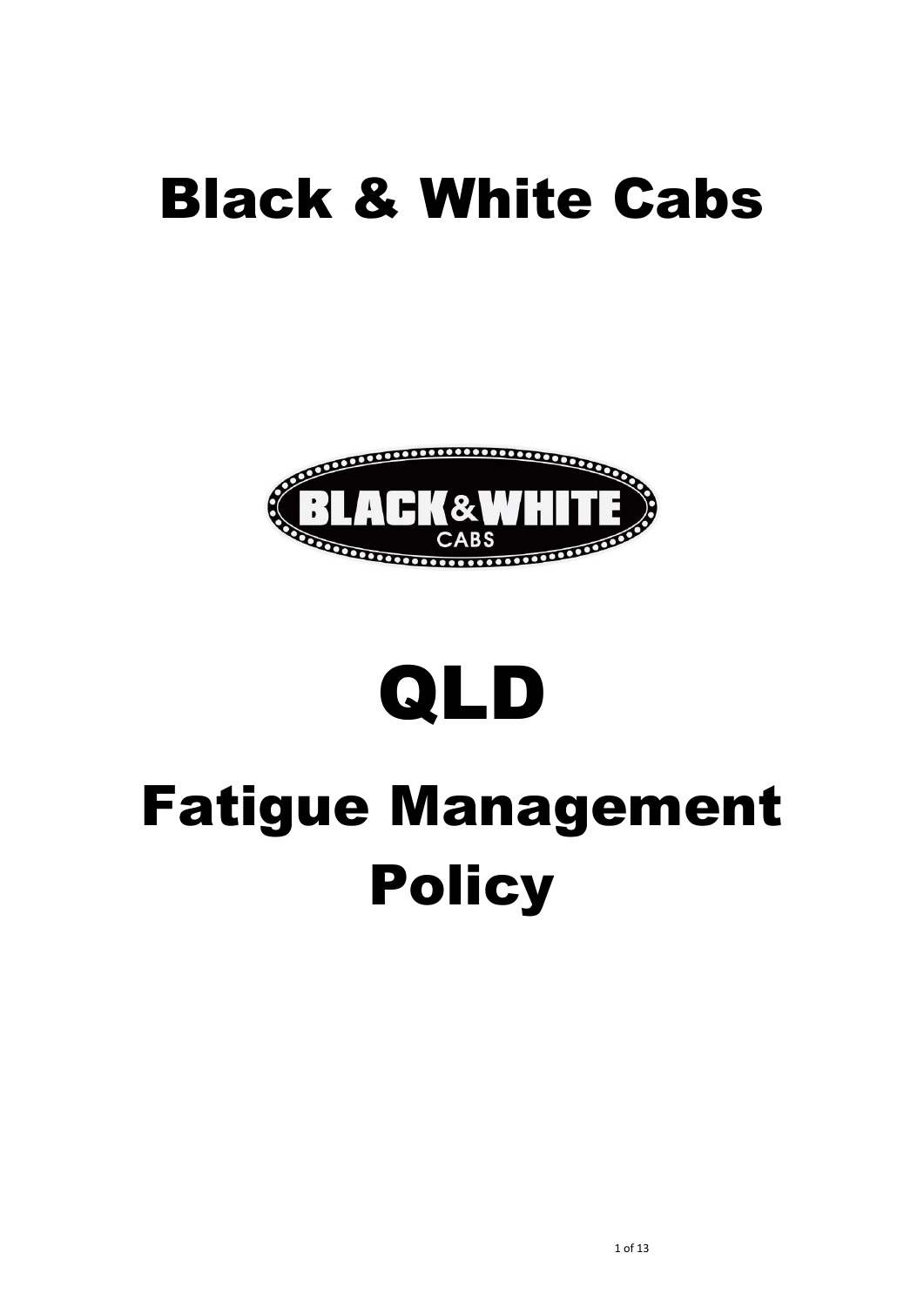#### **1.0 BACKGROUND**

Different legislation across multiple jurisdictions provides the legal obligations and responsibilities associated with safe use of a vehicle for work purposes. Workplace Health and Safety (WHS) obligations are owned by a number of persons, including employers, workers and persons in control of workplaces. A workplace includes a vehicle used for work related purposes.

A person conducting a business or undertaking, has an obligation to ensure the WHS of their workers and any other persons, is not affected by the conduct of the business or undertaking. The obligation is discharged if each of the employer's workers and any other persons are not exposed to risks to their health and safety arising out of the conduct of the business or undertaking.

Discharging this obligation includes but is not limited to:

- Providing and maintaining a safe and healthy work environment
- Ensuring safe systems of work
- Providing information to ensure health and safety.

Applied to the taxi industry, the obligations of the operator may include providing drivers with information about:

- The safe use of a motor vehicle
- Safety features of vehicles and instruction on how to use them
- The causes, symptoms and effects of fatigue
- Safe maintenance of the motor vehicle
- Requirements of road safety laws

Taxi drivers and operators have obligations under the WHS legislation as self-employed persons:

- A self-employed person has an obligation to ensure the self-employed person's own workplace health and safety in the conduct of the self-employed person's business or undertaking
- A self-employed person has an obligation to ensure other persons are not exposed to risk to their health and safety arising out of the conduct of the self-employed person's business or undertaking
- A person who conducts a business or undertaking has an obligation to ensure the health and safety of each person who performs a work activity for the purposes of the business or undertaking.

Applied to the taxi industry, a driver's duties would include:

- Holding a current, valid driver's licence
- Abiding by all the road rules (e.g. speed limits, alcohol consumption)
- Refraining from driving impaired by tiredness or medication
- Reporting any incidents required by law or by the operator's program
- Carrying out routine vehicle checks required by the driver

Both taxi operators and drivers have duties to each other and to others who might be affected by the work they undertake. In the case of the taxi industry, this includes other road users, passengers and people at locations where the driver stops to carry out work.

#### **2.0 CHAIN OF RESPONSIBILITY**

The Transport Operations (Passenger Transport) Act 1994 and the Transport Operations (Passenger Transport) Regulation 2018 refers to a Chain of Responsibility which holds all parties responsible for actions as they occur in the Passenger Transport industry.

Under this chain of responsibility, the booking entity and the Operator (amongst others), are responsible for driver fatigue management, and must take all reasonable steps to ensure the driver of the taxi vehicle does not drive a taxi vehicle whilst being fatigued.

The chain of responsibility framework sets out the legal obligations of each participant in the personalised transport supply chain, with a strong focus on improved safety outcomes.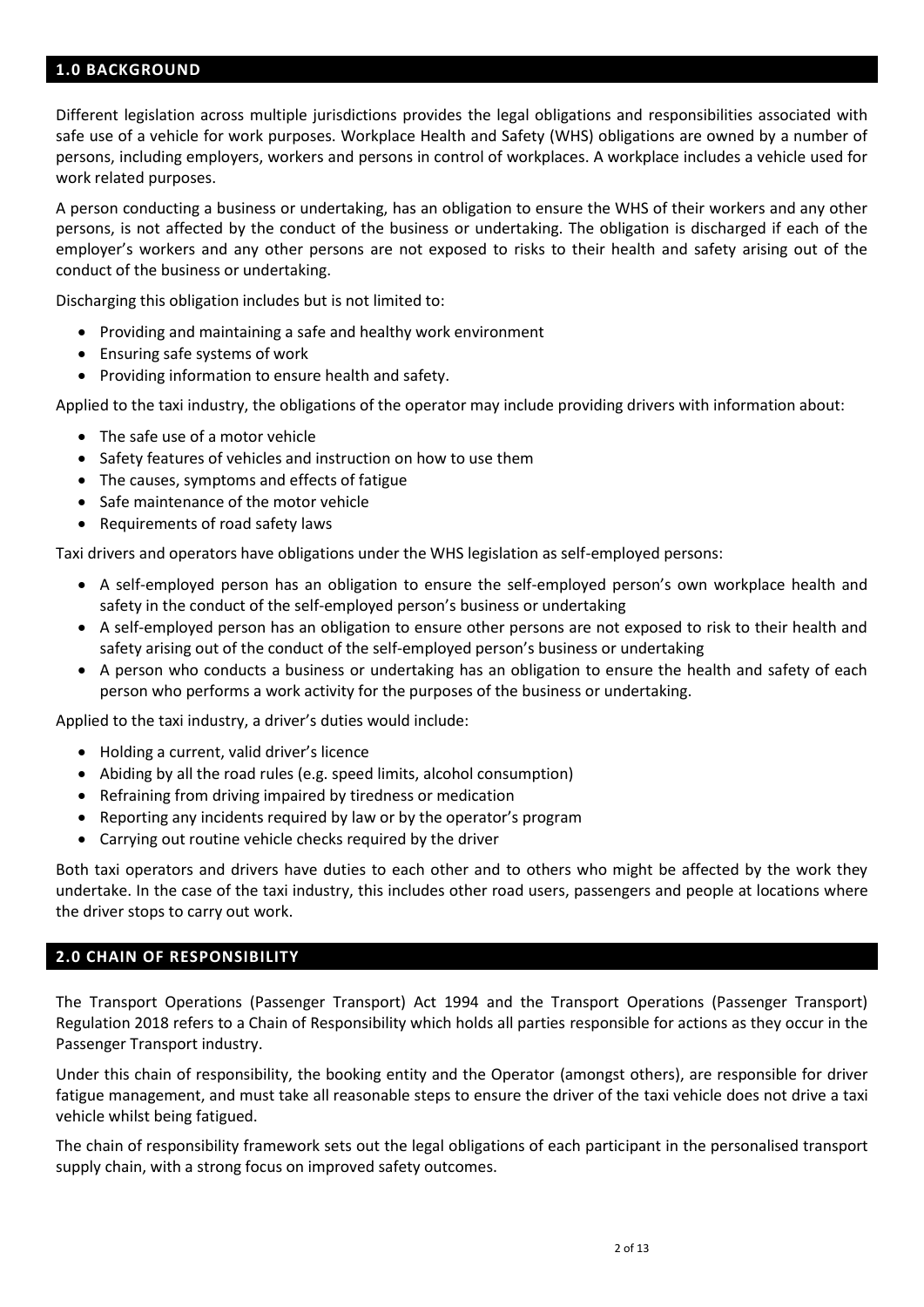#### **The 'chain of responsibility' includes:**

- Booking Entity Authorisation Holders (BEAH)
- local nominees of foreign booking entities
- operators
- licence holders
- drivers
- registered operators of vehicles

#### **Booking Entity Authorisation Holders (BEAH)**

- taxi booking companies
- booking platforms and apps
- operators who run their own business

#### **Operator**

- taxi operators (including management companies)
- limousine operators
- ride-booking operators

#### **Driver**

- taxi drivers
- limousine drivers
- ride-booking drivers

#### **Compliance**

The Department of Transport and Main Roads (TMR) can audit any person in the 'chain of responsibility' at any time to assess a person's compliance with relevant legislative requirements and validate information provided to TMR.

For example, TMR may investigate a person in the 'chain of responsibility' to ensure appropriate systems are in place for managing driver fatigue and other safety risks.

#### **Safety duties**

The main safety duties will include:

- *Primary safety duty* a primary duty of care is to ensure, as far as reasonably practicable, the safety of the person's activities relating to providing the service. The level and nature of a person's duty depends on the person's functions, the nature of the safety risk and the person's ability to control, eliminate or minimise the risk.
- *Fatigue management duties* duties to manage driver fatigue apply to ensuring the safety of taxi and booked hire services.

Specific obligations related to safety also apply to the provision of taxi, limousine and ride-booking services under relevant transport legislation. These include:

- [driver authorisation](https://www.tmr.qld.gov.au/Licensing/Passenger-transport-driver-authorisation/About-passenger-transport-driver-authorisations)
- [vehicle maintenance](https://www.tmr.qld.gov.au/Licensing/Passenger-transport-driver-authorisation/Information-bulletins/Vehicle-related.aspx)
- [vehicle safety inspections](https://www.tmr.qld.gov.au/business-industry/Taxi-and-limousine/Industry-information/Industry-regulations/COI-requirements-for-PT)
- [vehicle security cameras](https://www.tmr.qld.gov.au/business-industry/Taxi-and-limousine/Industry-information/Taxi/Personalised-transport-vehicle-security-cameras)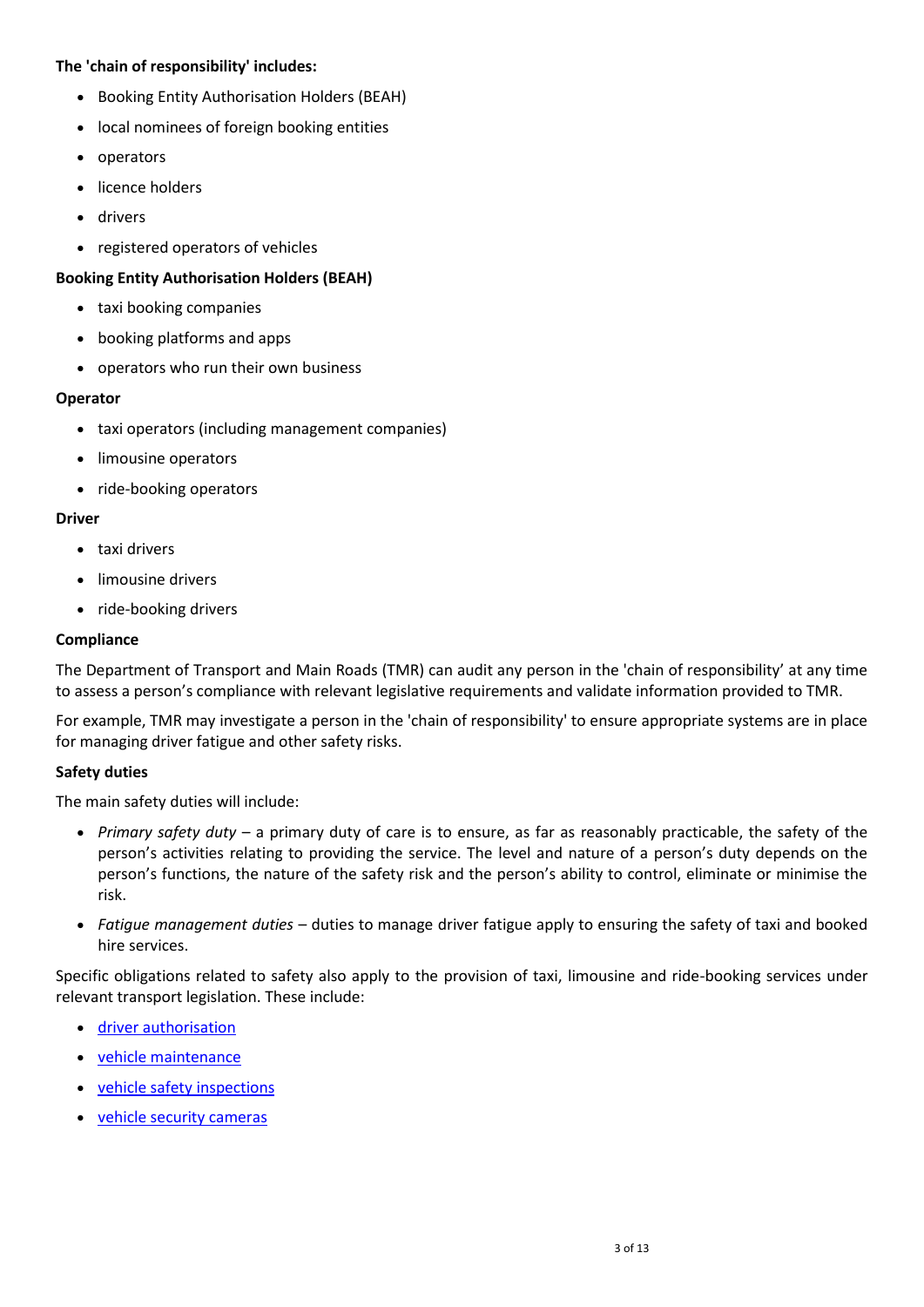#### **Requirements of booking entities**

The responsibility of booking Entities under the chain of responsibility include:

- Complying with driver fatigue management requirements
- ensuring that drivers hold and maintain Driver Authorisation (Driver Authorisations can be checked in the [driver authorisation public register\)](https://www.tmr.qld.gov.au/business-industry/Taxi-and-limousine/Industry-information/Personalised-transport-register)
- ensuring drivers are trained to government-set standards in relation to disability awareness, antidiscrimination (including sexual harassment) and the provision of wheelchair accessible services
- facilitating approved security camera downloads on behalf of operators
- ensuring that all vehicles are licensed and compliant
- provide required data to TMR.

#### **Requirements of Operators**

Operator's responsibilities include:

- meeting driver fatigue management requirements
- ensuring that drivers hold and maintain Driver Authorisation
- ensuring drivers are trained to government-set standards in relation to disability awareness, antidiscrimination (including sexual harassment) and the provision of wheelchair accessible services.
- ensuring personalised transport services operate under a taxi, limousine or booked hire service licence
- vehicle maintenance
- ensuring safety requirements.

#### **Drivers**

Drivers must:

- be affiliated with an authorised booking entity to provide personalised transport services
- hold and maintain the appropriate driver authorisation
- be trained to government-set standards in relation to disability awareness, anti-discrimination (including sexual harassment) and the provision of wheelchair accessible services
- meet driver fatigue management requirements
- produce records of bookings for services if requested by TMR (this applies only to ride-booking and limousine drivers – it does not apply to taxi drivers)

#### **3.0 TMR FATIGUE MANAGEMENT POLICY**

Fatigue management is part of the 'chain of responsibility' under the personalised transport reforms. It's an important step to ensuring the safety of the industry for passengers, drivers and the public.

The fatigue management reforms will be achieved in four parts:

- 1. general duty
- 2. standard hours of work
- 3. fatigue awareness
- 4. compliance.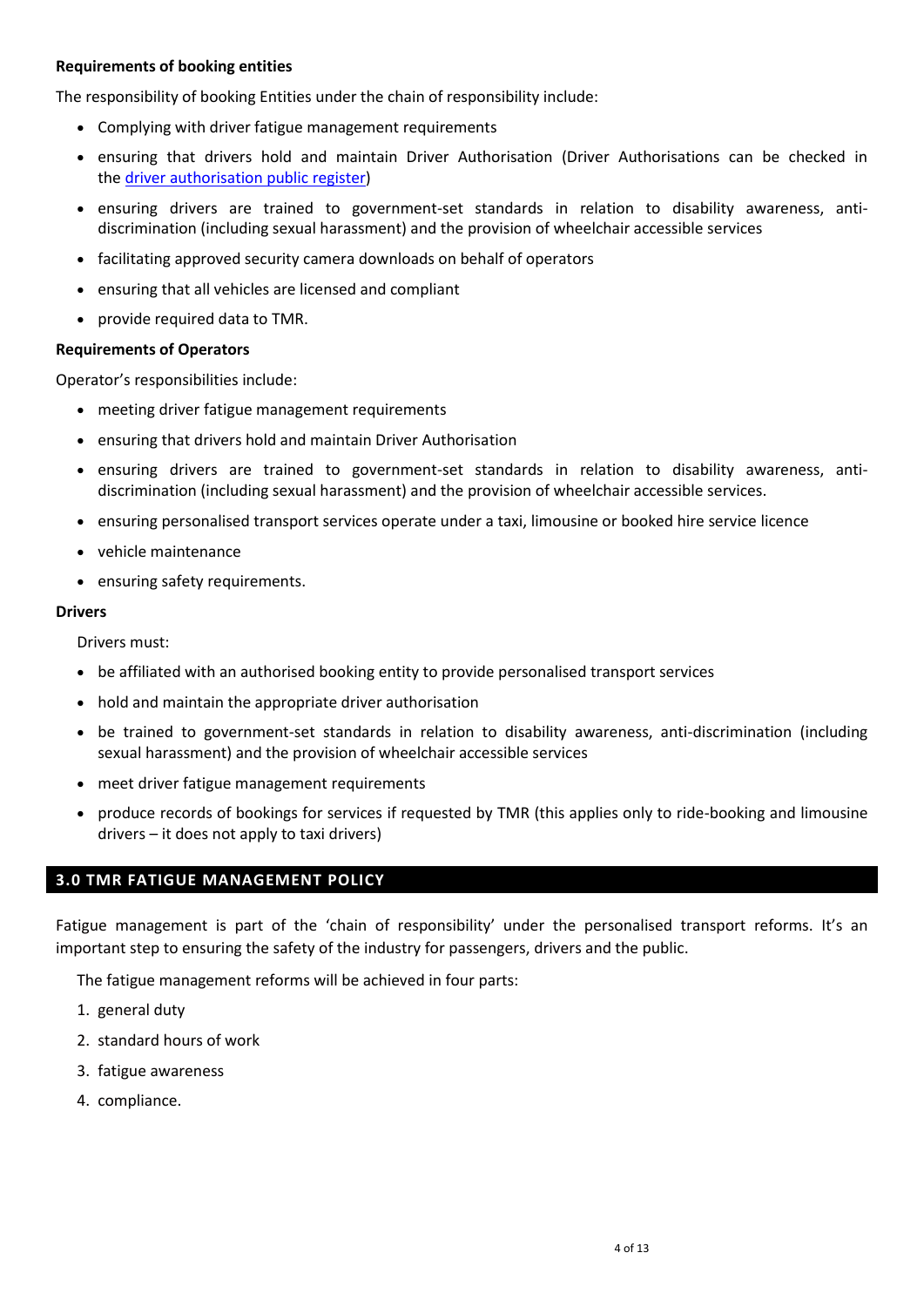#### **What is the general duty?**

The general duty is the first part of the fatigue management reforms. It includes two key obligations:

- 1. A person must not drive a motor vehicle while fatigued. A maximum penalty of 160 penalty units applies.
- 2. Other people involved in providing a taxi service or booked hire service (a person in the chain of responsibility) must take all reasonable steps to ensure another person does not drive a vehicle to provide the service while fatigued. A maximum penalty of 160 penalty units applies.

The Department of Transport and Main Roads (TMR) may audit anyone in the 'chain of responsibility' to investigate whether they have appropriate systems in place for managing driver fatigue and other safety risks.

All participants in the taxi, limousine and ride‐booking industries need to be aware of the fatigue management general duty.

#### *The remaining specific fatigue management responsibilities will be implemented at a later date.*

#### **Future Fatigue Management Reforms?**

Future fatigue management reform will include, however may not be limited to, the following requirements:

#### **Standard Hours of Work**

Standard hours are the work and rest hours allowed by law. They are the maximum amount of work and minimum amount of rest possible that can be performed safely without additional safety countermeasures.

In addition to the general duty to not drive a taxi on a road while fatigued, drivers will be required to comply with maximum work and minimum rest limits.

Persons in the Chain of Responsibility will be required to take all reasonable steps to prevent a driver from exceeding these limits. This means that drivers must be allowed to stop if they are at risk of exceeding the limits and make alternative arrangements.

#### **Fatigue Management Awareness**

Fatigue is a significant contributor to workplace incidents, accidents and deaths in workplaces all over Australia. Fatigue Management Awareness will ensure early identification of fatigue hazards and provides strategies for managing these risks. This includes information such as how to recognise the symptoms of fatigue and act upon them to minimise the likelihood of an incident.

#### **Compliance**

Queensland Department of Transport and Main Roads Compliance Officers will be responsible for ensuring all persons in the Chain of Responsibility are complying with their requirements at all times.

Compliance and enforcement aim to:

- improve compliance outcomes for road safety, infrastructure and the environment
- minimise the adverse impacts of passenger transport on the community
- minimise unfair competitive advantage within the passenger transport industry.

Compliance activities by TMR may include:

- Incident investigation
- Random roadside checks
- Site visits
- Formal audits

#### **Penalties and enforcement**

Significant financial and non-financial penalties apply for non-compliance, including:

• For a breach of primary duty of care and officer liability provisions, significant financial penalties apply (up to 3,000 penalty units for an individual or 30,000 penalty units for a corporation where there is reckless conduct).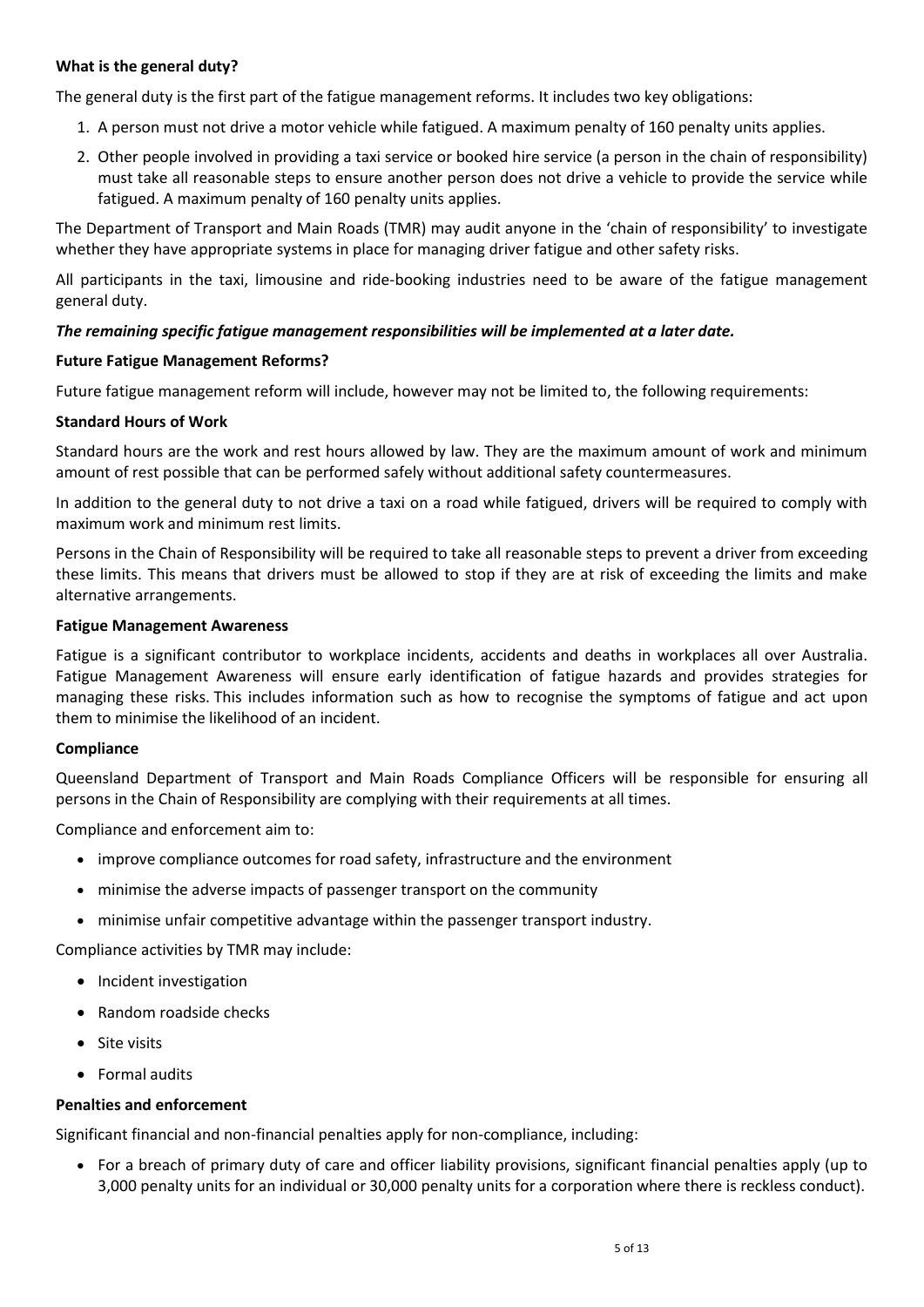- Non-financial penalties for booking entities and operators include the suspension or cancellation of their booking entity authorisation or licence.
- For repeat offenders of eligible offences, financial penalties gradually increase up to a maximum of 400 penalty units.
- Where a driver is convicted of an eligible offence three times within a 3-year period, an immediate 1-month driver licence suspension applies.

#### **4.0 BLACK & WHITE CABS POLICY**

#### **Booking Entity Authorisation Holder (BEAH)**

The BEAH controls access to dispatch facilities. By setting time limits, the BEAH has the ability to determine how long a driver can access bookings from their platform. Given that there is no way the BEAH can determine the fatigue level of any driver at any time, the best effort will be by measuring shifts by hours logged into the system, hours spent on jobs and actual hours driving during a given period of time.

Drivers will be required to complete a driver health questionnaire when renewing/updating personal details. This form will also be included in the initial training.

Black & White Cabs will perform daily checks on drivers, and will establish if two of the following measures of fatigue are breached:

- Hours operating the vehicle > 16 hours
- Hours on jobs > 10 hours
- Hours driving at 40 KM/H > 12 hours

To enable all drivers the opportunity to achieve sufficient rest between shifts the MTI dispatch system will log off a driver who has been logged on for 16 hours during a 24-hour period. A driver may log into the dispatch system at any time upon acceptance of Black &White Cabs Terms and Conditions which includes:

*3. I have considered my fatigue levels and I am 100% sure I am fit to drive. For further information please refer to the company webpage - blackandwhitecabs.com.au/company-policies*

The above condition is displayed to the driver on the MTI dispatch system at the Terms and Conditions screen during the logon sequence.

Black & White Cabs will provide a suite of Fatigue Management tools to assist operators and drivers appropriately manage fatigue. This suite of tools will be designed to meet the requirements of TMR compliance audits.

#### **Operators**

Operators hold a responsibility to ensure driver safety and driver fatigue are closely monitored. There are several things that an Operator can do to ensure drivers are aware of their obligations under law. These include:

- Toolbox talks and team meetings relating to particular safety topics associated with the taxi industry and operations highlighting issues and strategies to mitigate risk.
- Road rule knowledge tests and quizzes undertaken in a friendly non-threatening manner to educate personnel on road rules and updates. Possibly focus on a road rule of the week.
- Monitoring rosters and sign-in times of drivers and ensuring that drivers are taking regular breaks and having days off at regular intervals.
- Safety alerts can be used as a communication knowledge improvement or reminder mechanism in response to a recent incident within the taxi fleet.For example, reminders about processes to ensure safety while reversing in response to a recently reported reversing incident.
- Driver assessment could be undertaken using a qualified driving training provider to conduct an in-vehicle driving assessment and education program for drivers.
- Driving safety workshops and seminars could be scheduled to implement behaviour and attitude change programs.
- Fact tip sheets can be developed to put up on notice boards and highlight issues and solutions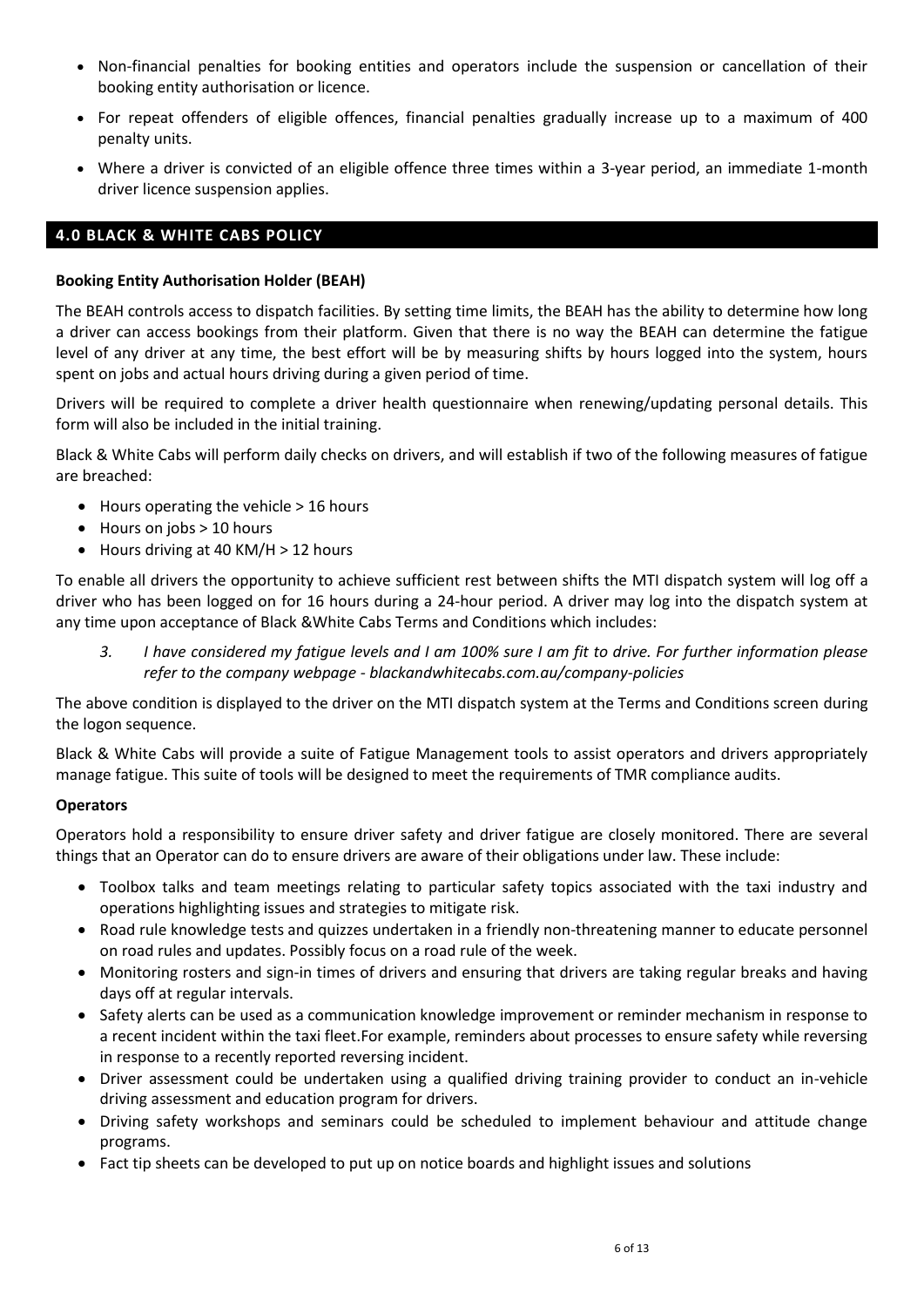Another recommendation is that drivers should be required to complete the Driver Health Questionnaire as part of the induction process with any new Operator. Whilst not a total answer, the questionnaire will prove valuable for Operators when rostered shifts to drivers.

The checklist is designed to support drivers to better understand and monitor any medical conditions and health behaviours that can impact on safety while driving.

Operators should also introduce a pre-shift Fatigue Template for drivers to complete and hand in at the commencement of any shift.

Sample templates of both forms can be obtained by contacting the Fleet Operations Department via email, phone, or visiting in person during business hours (Monday to Friday, 08:30 AM to 04:30 PM).

#### **Drivers**

Drivers have the ultimate responsibility for their fatigue levels as they are the only ones who truly know if they are fatigued or not. Regular breaks including getting out of the vehicle to stretch will assist drivers in battling any fatigue issues.

Drivers should not work tired and if they are feeling the effects of fatigue, must cease work and rest until they have sufficiently restored their energy levels. This is a condition of a driver operating a Black & White Cab and is displayed to the driver on the MTI dispatch system at the Terms and Conditions screen as per below:

*3. I have considered my fatigue levels and I am 100% sure I am fit to drive. For further information please refer to the company webpage - blackandwhitecabs.com.au/company-policies*

A Driver must understand that they are accountable for their own actions and whilst Black & White Cabs will attempt to make them understand what they need to do to ensure risk of fatigue is minimalized; the ultimate responsibility sits with them.

If a driver is tired, he should not drive a cab.

#### **Process for Managing Drivers**

Drivers are monitored via reports on a daily basis. Any driver who exceeds two of the three measurements outlined in the BEAH paragraph of Section 4 of this policy, or alternatively a substantiated complaint outlining behaviours detailed in Section 7 of this policy, will be considered in breach and the below correction process will be followed.

This process considers the number of breaches in any 12-month period and goes through the following stages of escalation.

All breaches will be documented on the ServiceDesk system and the internal driver file.

#### **Breach 1**

The driver is sent communication by email or post from the Fleet Operations Supervisor or delegate. The communication will outline the following:

- The driver has breached the Black & White Cabs Fatigue Management Policy
- The date(s) the breaches occurred
- A description of the behaviours resulting in breach of the policy
- Required actions by the driver to prevent further breaches of the policy
- A copy of the Black & White Cabs Fatigue Management Policy
- An outline of potential consequences in the event of further policy breaches by the driver

The driver will be required to read the Fatigue Management Policy and communicate in writing to the Fleet Operations Supervisor the following:

- They acknowledge their breach of the policy
- They have read the policy
- They understand the requirements of the policy
- They understand the consequences of further breaches of the policy

**Should the driver not understand the policy or any of its requirements or consequences, they are to contact the Fleet Operations Supervisor for further assistance.**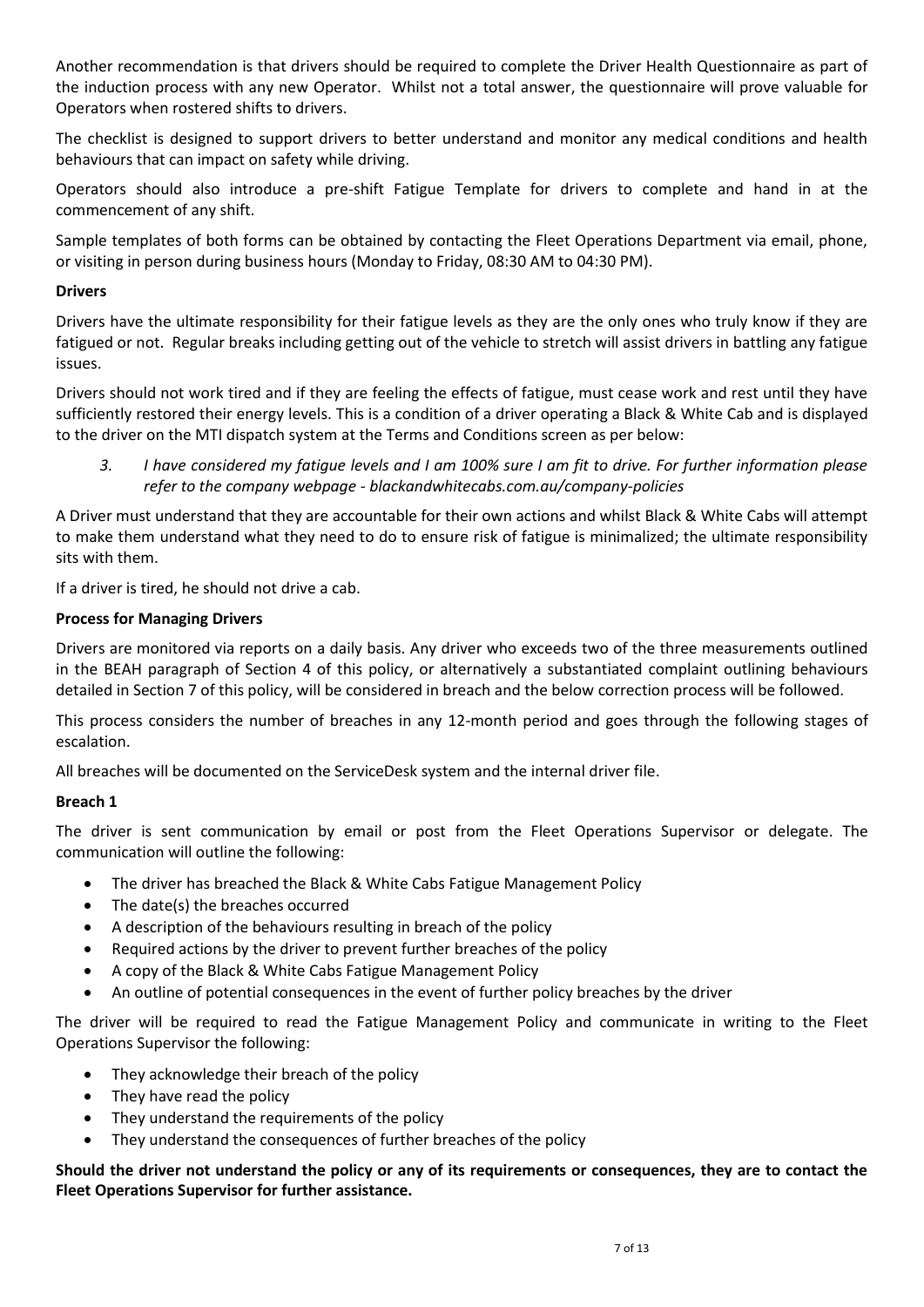#### **Breach 2**

The driver and the operator are advised in writing they are required to attend Black & White Cabs headquarters for an interview with the Fleet Operations Supervisor and Customer Liaison Officer of Black & White Cabs, or their delegate.

The driver will be required to complete formal training and assessment in fatigue management, provided by Black & White Cabs, within seven (7) days of the interview. If a driver does not complete the training within seven (7) days, they will not be permitted to drive a Black & White Cab until the training and assessment has been completed.

A formal, written Warning Letter will be issued to the driver, with a copy provided to the Fleet Operator.

#### **Breach 3**

The driver and the operator are advised in writing they are required to attend Black & White Cabs headquarters for an interview with the Operations Manager and Fleet Operations Supervisor of Black & White Cabs, or their delegate.

The driver will be required to complete formal training and assessment in fatigue management, provided by Black & White Cabs, before they are permitted to drive a Black & White Cab. If a driver does not complete the training and assessment, they will not be permitted to drive a Black & White Cab until the training and assessment has been completed.

A formal, written Final Warning Letter will be issued to the driver, with a copy sent to the Fleet Operator.

#### **Breach 4**

Driver's affiliation with Black & White Cabs is withdrawn, with a written notice given to both the driver and the Fleet Operator.

TMR will be advised in writing of the driver's affiliation being withdrawn and the grounds for withdrawal.

#### **5.0 DRIVER FATIGUE - RISK IDENTIFICATION**

Driver fatigue or drowsy driving is a safety hazard for the Taxi industry. Fatigue can be caused by a number of reasons, and it is important our drivers are aware of the signs of fatigue.

When you have been awake for an extended period, a chemical called adenosine is produced telling your brain to go to sleep. You also have a 90-minute body clock that affects you when you are awake. If you are engaged in a strenuous activity, such as driving, you will feel very tired if you do not take a break for at least 30 minutes at least every 2 hours of driving.

Driver fatigue is a term sometimes used to describe the experience of being sleepy or tired. Fatigue is not just a problem for drivers on long trips, as any driver can suffer from fatigue, even on short trips. The effect of fatigue is both a physical and mental experience and can severely impair judgment when driving. Driver fatigue can cause lapses in concentration that may prove fatal (TMR, 2017).

One of the main problems with fatigue is that it develops slowly, and drivers do not realise they are too tired to drive safely (TMR, 2017). There are warning signs a driver may be fatigued and not capable of driving safely.

Another problem is that individuals are often not reliable judges of their level of fatigue. That is why it is also the responsibility of the booking entity and/or operator to identify the signs of fatigue and ensure a driver is prohibited from driving while their driving ability is impaired by fatigue.

Considering the risks associated with driver fatigue, it is clear there is a need for risk management processes.

#### **6.0 RISK ASSESSMENT AND EVALUATION**

#### **6.1 ASSESSMENT AND EVALUATION**

**LIKELIHOOD:** Fatigue is particularly dangerous because it can affect anyone, even very experienced drivers. Fatigue is involved in up to 30% of fatal crashes and severe injuries (CARRS-Q, 2015).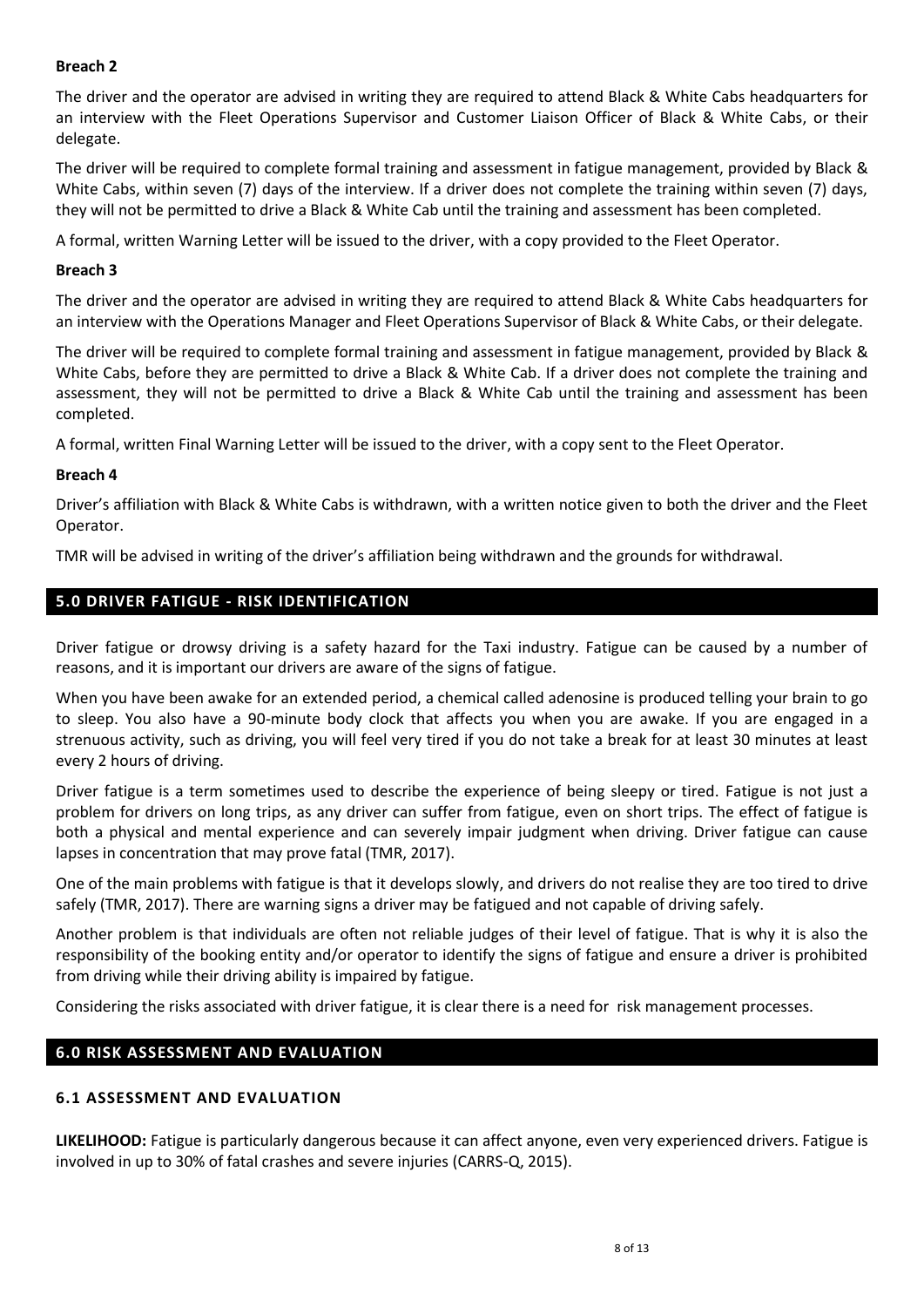**CONSEQUENCES:** The severity of consequences from a crash ranges from injury, permanent disability and potentially death. These outcomes are associated with high financial, operational and social costs.

**RISK LEVEL:** Prior research has shown the taxi industry in Queensland does have general fatigue management procedures however; fatigue was considered a considerable and ongoing risk within the industry, with drivers that drive taxis as a second income considered a high risk (Wishart et al., 2016). Universally, driving fatigued is a risk to the driver, passenger(s) and public safety in general.

#### **6.2 RISK MITIGATION AND TREATMENT**

For **booking entity/operators** the risk can be reduced by:

- Making scheduling and rostering a priority for driver(s)
	- o Provision for realistic rosters with adequate rest breaks and some flexibility with the management of fatigue

For **driver(s)** the risk can be reduced by:

- Not driving while tired and disclosing issues that may affect fatigue levels
- Stop on a regular basis, at the very least once every two hours or when you feel you need one to take a short break. The break can include walking around, doing some light exercise or some breathing exercises
- Do not rely on quick fix 'stay awakes' such as double dose coffee, energy drinks or tablets
- Getting plenty of sleep between shifts
- Use the car's air conditioning to increase your comfort level
- Do not drive longer than 14 hours per shift
- Eat healthy food, avoid fatty or high calorie food and drinks
- Have regular health checks to ensure you do not have a sleeping disorder.

#### **7.0 SIGNS OF FATIGUE**

A driver must not drive a fatigue-regulated heavy vehicle on a road while impaired by fatigue. Drivers may be impaired by fatigue even when complying with work and rest limits. It is important to spot the signs of fatigue and take a break.

Common signs of fatigue are:

- A lack of alertness
- Inability to concentrate
- Making more mistakes than usual
- Drowsiness, falling asleep or micro-sleeps
- Difficulty keeping your eyes open
- Not feeling refreshed after a sleep
- Excessive head nodding or yawning
- Blurred vision
- Mood changes
- Changes to personal health or fitness

Common signs of fatigue while driving your taxi are:

• Near miss or incident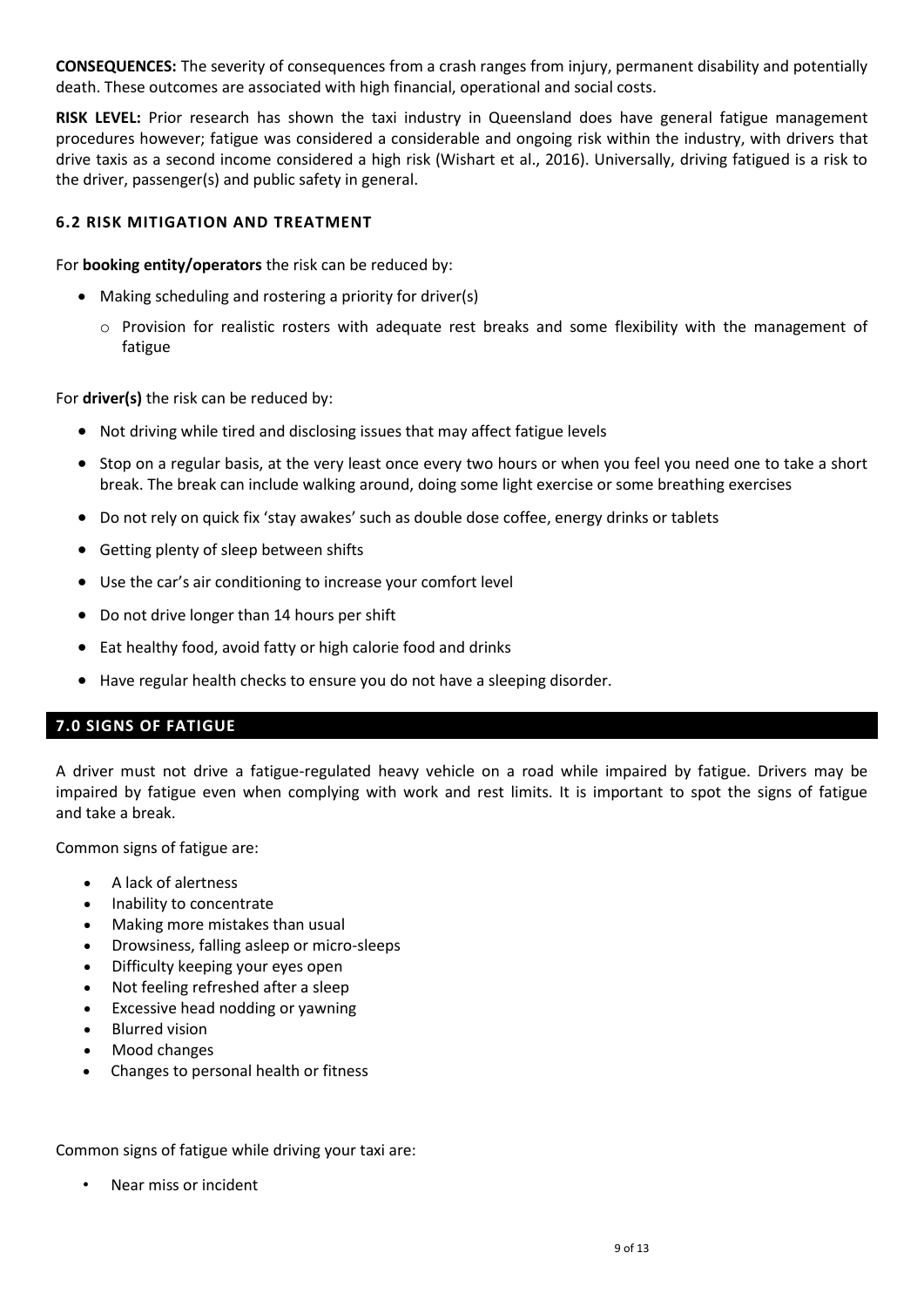- Yawning (Sleepiness)
- Blurred vision
- Can't keep your eyes on the road
- Nodding your head
- Not maintaining a constant speed
- Not keeping a single lane
- Poor turning
- Daydreaming
- Imagining objects that are not there
- Slow Reaction times including overshooting a sign or line
- Poor gear changes

#### **8.0 CAUSES OF FATIGUE**

Causes of fatigue can be work related, personal or a combination of both. They can also be short term or accumulate over time.

Work causes of fatigue might include:

- prolonged or intense mental or physical activity
- sleep loss and/or disruption of your internal body clock
- organisational change
- travel
- exceptionally hot or cold working environments
- work scheduling
- excessively long shifts
- not enough time to recover between shifts
- strenuous jobs
- long commuting times.

Some workers are at a high risk of fatigue because their work typically involves some, or all, of these factors. For example:

- shift workers
- night workers
- fly-in, fly-out workers
- drive in, drive out workers
- seasonal workers
- on-call and call-back workers
- emergency service workers
- medical professionals and other health workers.

#### **9.0 IMPACTS OF FATIGUE IN THE WORKPLACE**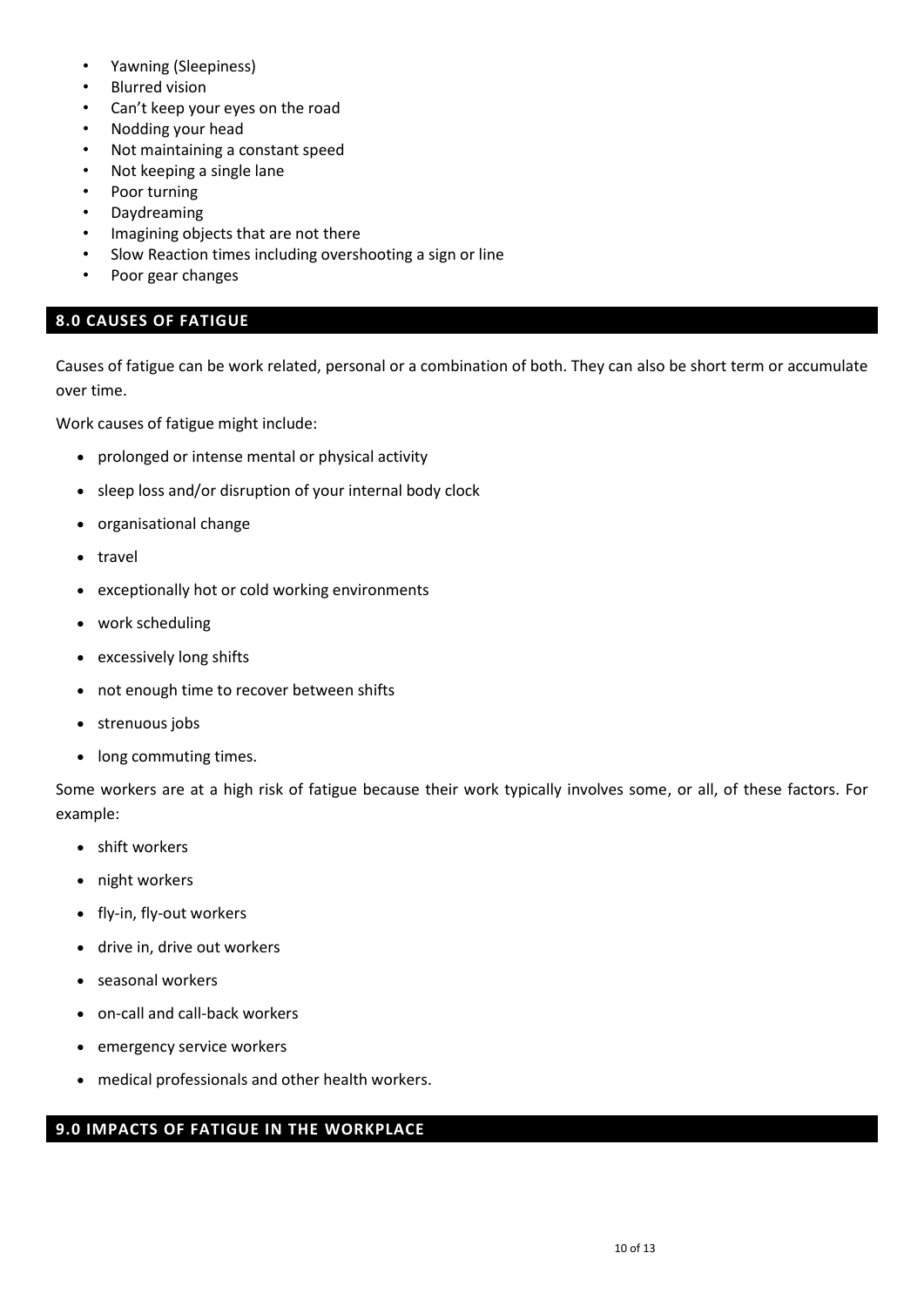Fatigue in the workplace doesn't only impact on workers' mental and physical health, it can also impact on the health and safety of those around them.

**FATIGUE CAN RESULT IN A LACK OF ALERTNESS, SLOWER REACTIONS TO SIGNALS OR SITUATIONS, AND AFFECT A WORKER'S ABILITY TO MAKE GOOD DECISIONS. THIS CAN INCREASE THE RISK OF INCIDENTS AND INJURY IN A WORKPLACE, PARTICULARLY WHEN DRIVING A TAXI10.0 MANAGING FATIGUE IN THE WORKPLACE**

Everyone in the workplace has a work health and safety duty and can help to ensure fatigue doesn't create a risk to health and safety at work.

Examples of identifying factors that may cause fatigue in the workplace include:

- consulting workers—managers, supervisors and health and safety representatives—about the impact of workloads and work schedules, including work-related travel and work outside normal hours
- examining work practices, systems of work and worker records, for example sign in-out sheets
- reviewing workplace incident data and human resource data.

Examples of [control measures](https://www.safeworkaustralia.gov.au/glossary#control_measures) for fatigue [risks](https://www.safeworkaustralia.gov.au/glossary#risks) that could be considered include:

- work scheduling
- shift work and rosters
- job demands
- environmental conditions
- non-work-related factors
- workplace fatigue policy

Providing information and training to workers about the factors that can contribute to fatigue and the [risks](https://www.safeworkaustralia.gov.au/glossary#risks) associated with it will help them to not only do their job, but also implement [control measures](https://www.safeworkaustralia.gov.au/glossary#control_measures) to minimise the risk of fatigue in the workplace.

Training about fatigue and relevant workplace policies will be developed and made available to all persons in the Chain of Responsibility.

Once [control measures](https://www.safeworkaustralia.gov.au/glossary#control_measures) are implemented, they will be monitored and reviewed to make sure they remain effective.

#### **11.0 FATIGUE PROCEDURE**

The procedure below sets out how Black & White Cabs measures and manages the above policy in Queensland.

#### **SISENSE**

From the Sisense home screen go to Drivers > Faitgue Failures

| <b>SISENSE</b>                         |            |                                                                                                 | Analytics     | Pulse |
|----------------------------------------|------------|-------------------------------------------------------------------------------------------------|---------------|-------|
| Dashboards                             |            |                                                                                                 |               |       |
| Bookings                               |            |                                                                                                 |               |       |
| Cy Customers                           |            |                                                                                                 |               |       |
| ps Drivers                             |            |                                                                                                 |               |       |
| Active Driver List                     |            | Welcome,                                                                                        |               |       |
| Driver Activity                        |            | Learn all about data and dashboards below, or<br>try one of the sample dashboards on the right. |               |       |
| In S Driver days > 10                  |            |                                                                                                 |               |       |
| Driver Licence Checking                |            | $\circ$<br>$\frac{1}{2}$<br>÷                                                                   |               |       |
| Ille <sup>C</sup> Driver Movements     |            |                                                                                                 |               |       |
| Inf Driver Points                      |            | Videos<br>Tutorials                                                                             | Documentation |       |
| ILS Driver Rankings                    |            |                                                                                                 |               |       |
| Illi <sup>€</sup> Driver Rating Emails |            |                                                                                                 |               |       |
| Illi <sup>≮</sup> Driver Ratings       |            |                                                                                                 |               |       |
| <sub>Ille</sub> € Driver Revenue       |            |                                                                                                 |               |       |
| i≞ <sup>&lt;</sup> Fatigue             | Search     | $\alpha$                                                                                        |               |       |
| Fatigue Failures                       | 14 Results |                                                                                                 |               |       |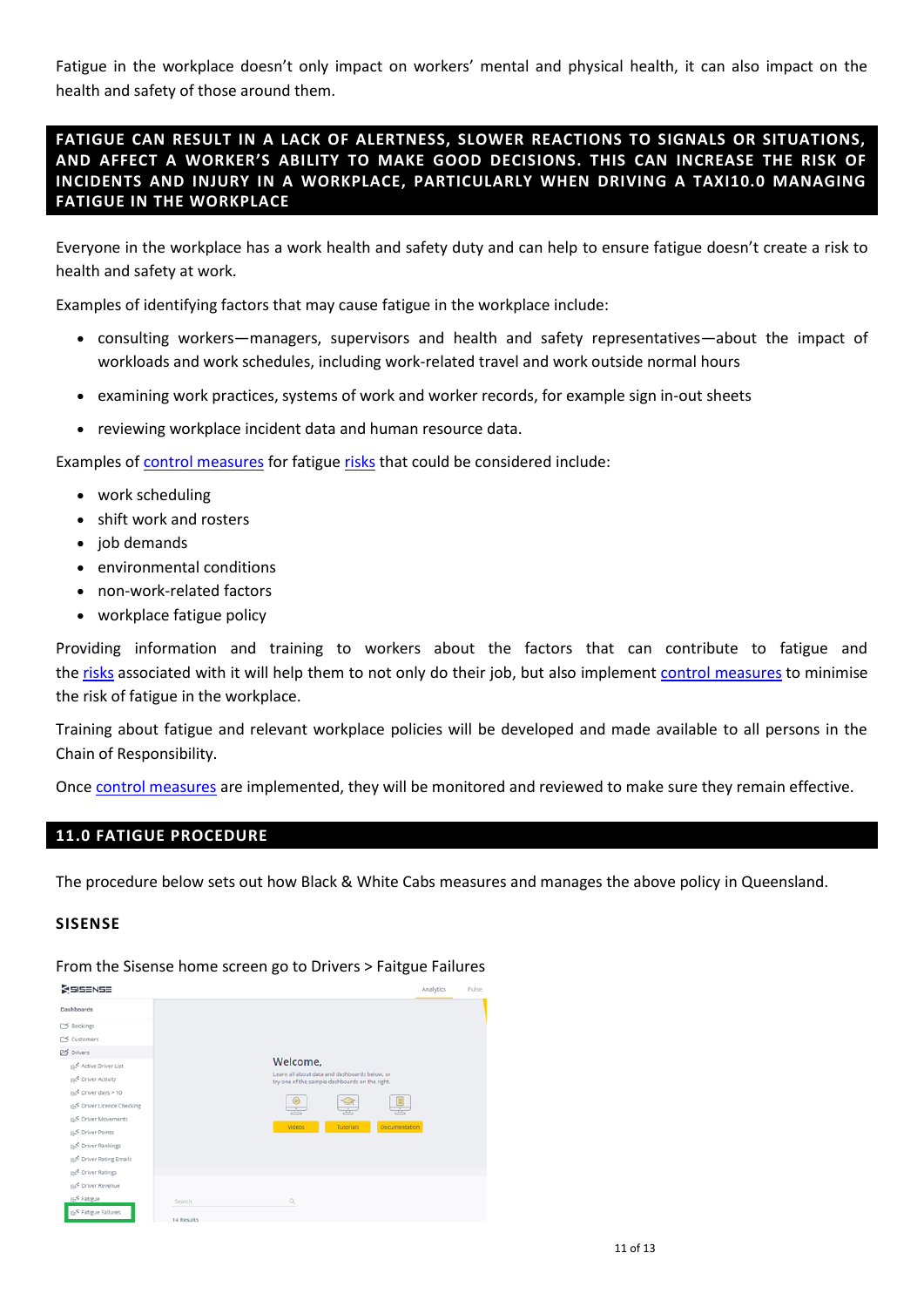#### Filter for correct date

| $10 -$ | $\Lambda$       | $12 -$<br>$U_1 \cdots$ | $03 -$<br>$02 -$<br>Failure rate: 0.33% | $0A$ | $05 -$                                                                                                           | 00                    | $07 -$ | $08 -$                          |               | $03$ | Failures per day: 3.0                     | $10 -$     | $\Lambda \Lambda$ |                     | $12 -$ |                                   |         |         | <b>O</b> Brisbane<br>$\bigcirc$ Mandurah<br>$\bigcirc$ Maryborough<br>$\bigcirc$ Melbourne |  |           |
|--------|-----------------|------------------------|-----------------------------------------|------|------------------------------------------------------------------------------------------------------------------|-----------------------|--------|---------------------------------|---------------|------|-------------------------------------------|------------|-------------------|---------------------|--------|-----------------------------------|---------|---------|--------------------------------------------------------------------------------------------|--|-----------|
| ours   | Total KM $\sim$ | KM on Jobs             |                                         |      |                                                                                                                  |                       |        |                                 |               |      |                                           |            |                   |                     |        |                                   |         | $\circ$ | Perth<br>$\bigcirc$ Redcliffe                                                              |  | $\bullet$ |
| 14.2   | 567             | 316                    | Edit Filter                             |      | <b>D</b> Driver Summary                                                                                          |                       |        |                                 |               |      |                                           |            |                   |                     |        | $\times$                          | Dates   |         |                                                                                            |  | 0         |
| 13.2   | 526             | 286                    | List                                    |      |                                                                                                                  |                       |        | Q4 2019 - Q1 2020 $\rightarrow$ |               |      |                                           |            |                   |                     |        |                                   | 12/1/19 |         |                                                                                            |  |           |
| 13.1   | 526             | 277                    | Calendar                                |      |                                                                                                                  |                       |        |                                 |               |      |                                           |            |                   |                     |        |                                   |         |         |                                                                                            |  | $\bullet$ |
|        |                 |                        | Time Frame                              |      | « < November 2019                                                                                                |                       |        |                                 | December 2019 |      |                                           |            |                   |                     |        | January 2020 $\rightarrow \infty$ |         |         |                                                                                            |  |           |
|        |                 |                        |                                         |      | M T W T F S S                                                                                                    |                       |        | M T W T                         |               | F    | $\overline{S}$<br>$\overline{\mathsf{S}}$ | M          | T W T F S S       |                     |        |                                   |         |         |                                                                                            |  |           |
|        |                 |                        |                                         |      |                                                                                                                  | $1 \quad 2 \quad 3$   |        |                                 |               |      |                                           |            |                   | $1 \ 2 \ 3 \ 4 \ 5$ |        |                                   |         |         |                                                                                            |  |           |
|        |                 |                        |                                         |      | $4$ 5 6 7 8 9 10 2 3 4 5 6 7 8 6 7 8 9 10 11 12<br>11 12 13 14 15 16 17 9 10 11 12 13 14 15 13 14 15 16 17 18 19 |                       |        |                                 |               |      |                                           |            |                   |                     |        |                                   |         |         |                                                                                            |  |           |
|        |                 |                        |                                         |      | 18 19 20 21 22 23 24 16 17 18 19 20 21 22 20 21 22 23 24 25 26                                                   |                       |        |                                 |               |      |                                           |            |                   |                     |        |                                   |         |         |                                                                                            |  |           |
|        |                 |                        |                                         |      | 25 26 27 28 29 30                                                                                                |                       |        |                                 |               |      | 23 24 25 26 27 28 29 27 28 29 30 31       |            |                   |                     |        |                                   |         |         |                                                                                            |  |           |
|        |                 |                        |                                         |      |                                                                                                                  |                       |        | 30 31                           |               |      |                                           |            |                   |                     |        |                                   |         |         |                                                                                            |  |           |
|        |                 |                        |                                         |      | From                                                                                                             | 12/01/2019            |        |                                 |               |      | To                                        | 12/01/2019 |                   |                     |        |                                   |         |         |                                                                                            |  |           |
|        |                 |                        |                                         |      |                                                                                                                  | Today   Earliest Date |        |                                 |               |      |                                           |            |                   |                     |        |                                   |         |         |                                                                                            |  |           |
|        |                 |                        | 12/1/19                                 |      |                                                                                                                  |                       |        |                                 |               |      |                                           |            |                   |                     |        | OK                                |         |         |                                                                                            |  |           |

Export the results to CSV and highlight the failed categories in line with the dashboard for each driver.

| 5:3          |                 |            | Failure rate: 0.33% | Failures per day: 3.0    | Maryborough<br>O.<br>$\circ$<br>Melbourne |
|--------------|-----------------|------------|---------------------|--------------------------|-------------------------------------------|
|              |                 |            |                     | 0 < 1                    | $\circ$<br>Perth<br>$\circ$<br>Redcliffe  |
| d Hours<br>t | Total KM $\sim$ | KM on Jobs |                     | Download<br>Get Insights | Image<br>CSV File                         |
| 14.2         | 567             | 316        |                     | Distribute equally i     | PDF File                                  |
| 13.2         | 526             | 286        |                     |                          | Excel File                                |
| 13.1         | 526             | 277        |                     |                          |                                           |

Note: A separate report will need to be run for Brisbane, Redcliffe, Maryborough & Toowoomba.

#### **SERVICE DESK REQUESTS**

The fatigue breach report needs to be filtered into individual drivers so that service desk request for each driver can be sent. A request is to be sent to fleet with the following subject

Fatigue Breach – DA XXXXXX – 01/12/19 (Fleet Name) e.g. Toowoomba

In the body of the email you are to have the individual stats for the driver.

| ${\tt To}$                     | Fleet X            |  |                                                                 |          |            |
|--------------------------------|--------------------|--|-----------------------------------------------------------------|----------|------------|
| $\epsilon$                     |                    |  |                                                                 |          |            |
| Fatigue Breach (2011) 12/01/19 |                    |  |                                                                 |          |            |
|                                |                    |  |                                                                 |          |            |
| Driver                         | Date<br>12/01/2019 |  | Hours Logged On Hours On Jobs Estimated Hours Driving at 40KM/H | Total KM | KM on Jobs |